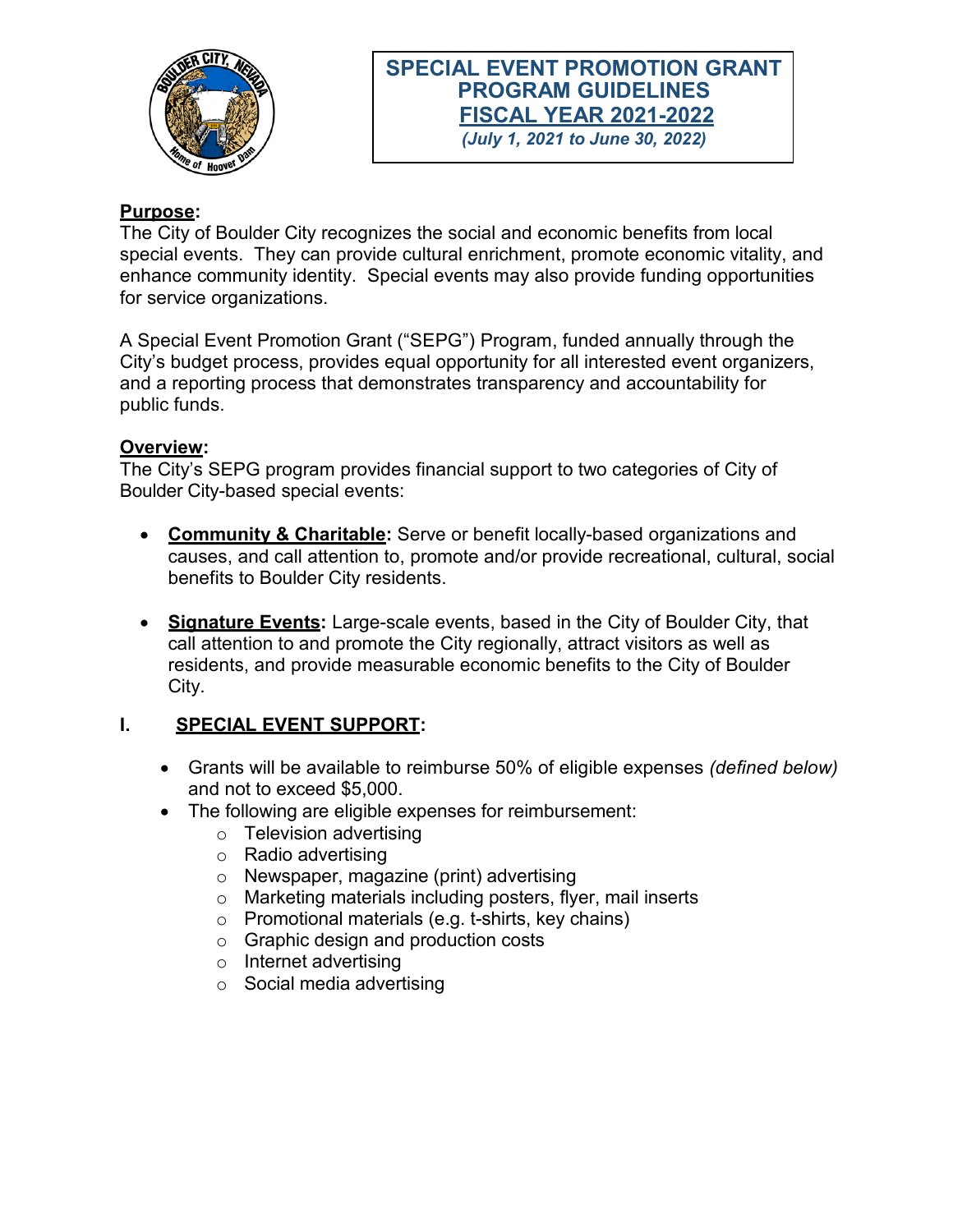## **II. ELIGIBILITY CRITERIA:**

# **To be eligible to receive City of Boulder City support, applicants must demonstrate that:**

- All events take place within the City of Boulder City.
- The event is scheduled to take place between the Fiscal Year granting period (July 1, 2021 through June 30, 2022) and the exact date(s), time(s) and location within the City have been determined.
- The event is not financially dependent upon receiving City of Boulder City support.
- The event is sponsored, hosted and organized by a Boulder City based non-profit organization, or a community or neighborhood organization.
- The event is accessible to the community/public, but need not be free of charge.

# **The City of Boulder City will not provide support to:**

- Individuals.
- Events that benefit for-profit enterprises.
- Events that serve a political purpose or are sponsored by political organizations.
- Event organizers and organizations that have not fulfilled previous City sponsorship or special event obligations or have an outstanding debt to the City of Boulder City.
- Invitation-only events that are not open to the general public.
- Eligible expenditures paid for prior to the City approving the grant.

## **III. EVALUATION CRITERIA:**

#### **After qualification, applications will be reviewed and evaluated based on the following criteria which is a non-exclusive list:**

- Applications are 100% complete.
- The event directly or indirectly benefits the City of Boulder City community by supporting its schools, cause-related or non-profit organizations; offering educational, cultural or arts experiences; or providing recreational or social activities.
- The event benefits a Boulder City-based non- profit organization or City of Boulder City community or neighborhood association/organization.
- The event serves, involves, calls attention to and promotes the City of Boulder City, its residents, non-profits, schools and/or organizations.
- The event enhances the quality of life within the City of Boulder City with cultural, social, recreational or educational activities of interest to the community.
- Applicants provide a complete copy of the event budget with explanation of income and expenses.